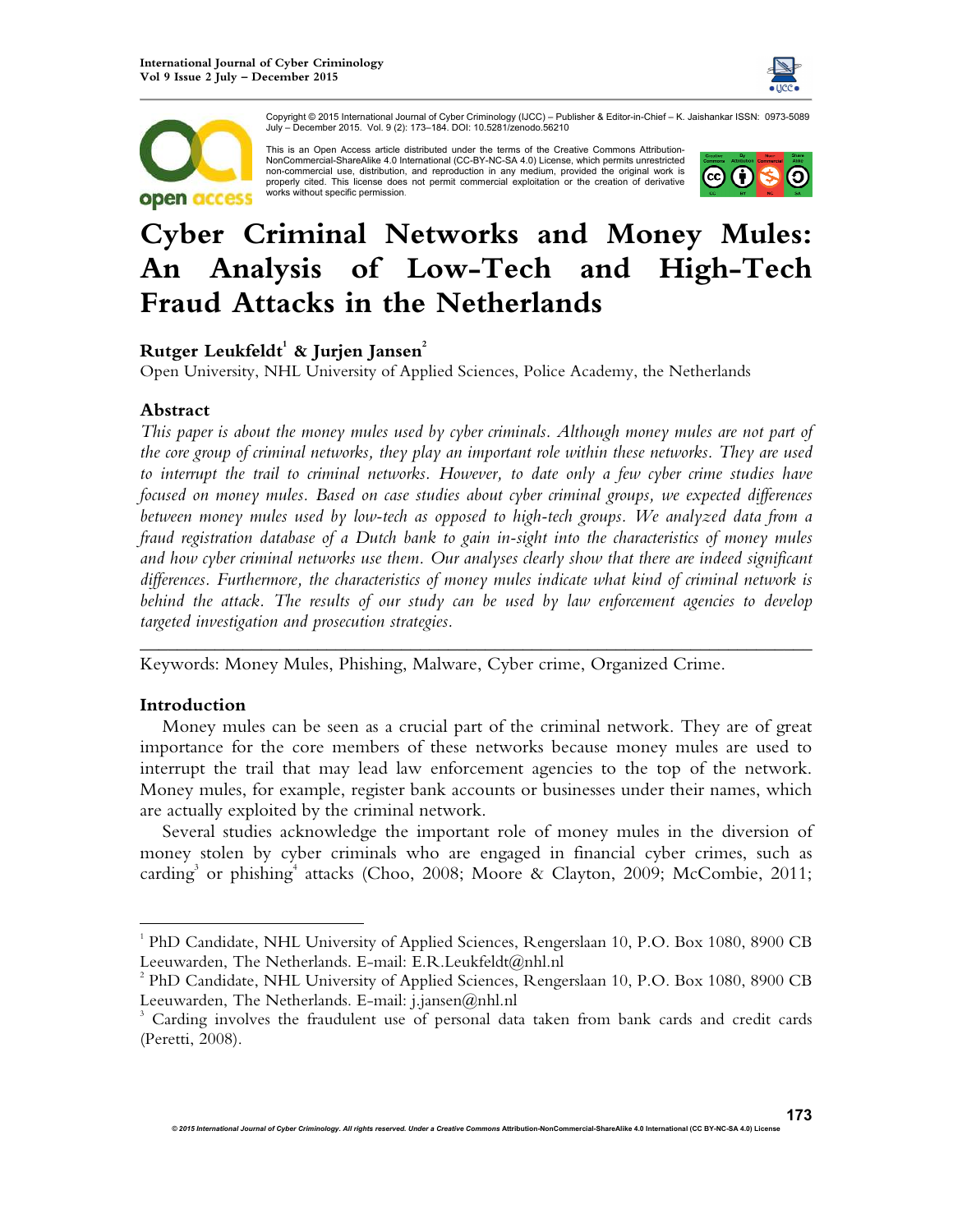Aston et al., 2009; Soudijn & Zegers, 2012; Leukfeldt, 2014; Leukfeldt et al., 2016b, 2016c). Most of these studies, however, concentrate primarily on the core group of the criminal networks and only focus indirectly on money mules. Empirical studies into characteristics of internet money mules are lacking. Only Aston et al. and McCombie carried out some exploratory analyses of money mules used in Australian phishing attacks.

In order to fill this knowledge gap, this paper focuses on money mules who are used by cyber criminal groups that carry out attacks on financial institutions. To gain insight into this group of criminals, which we believe plays a vital role in the crime process; we analyzed unique data from a fraud registration system of a major Dutch bank. We obtained 600 fraud incidents from the period 2011-2013. Based on these data, this paper provides insight into the characteristics of money mules and the way in which this group is used by criminal networks to transfer money from victim bank accounts. More specifically, we present background characteristics, the socioeconomic status of money mules, and the value and number of transactions to money mules.

#### **Review of Literature**

The present study advances the work of Leukfeldt et al. (2016a, 2016b, 2016c). These studies provide insight into the composition, origin and growth, and criminal capabilities of criminal networks carrying out financial cyber crimes. Forty cyber criminal networks were analyzed in the Netherlands, Germany, UK and the US. The Dutch cases provided the authors with information about cyber criminal networks and their members largely as a result of investigative methods such as wiretaps, IP taps, observations, undercover policing and house searches. The authors reviewed the financial cyber crime cases systematically using an analytical framework. In the other three countries, the authors relied on interviews with case officers and public prosecutors involved in the criminal investigations against cyber criminal networks since no police files were available to them. This section briefly describes the main results of these three studies.

## *Criminal Capabilities*

l

All networks that were analyzed by Leukfeldt et al. are involved in attacks on online banking. The crime scripts of the Dutch networks have many similarities. Step one is obtaining login credentials from victims. Cyber criminals use phishing e-mails, phishing websites and malware to intercept these credentials. However, in order to transfer money from the account of the victims, so-called 'one-time transaction authentication codes' are needed. Hence, step two is obtaining these codes. Various methods are used to obtain these codes. In some cases, the criminals posed as bank employees and made telephone calls to the victims. In other cases, malware adapted the transaction that victims made without them knowing or being able to see it. Step three is related to the topic of the present study, i.e., transferring money to money mule accounts. Money from victims' accounts is not transferred to the accounts of core members directly. Rather, in order to

<sup>4</sup> Phishing is the process that criminals use to find out users' personal information by posing as a trusted authority and using digital means such as e-mail (see, e.g., Lastdrager (2014) who analysed 113 definitions of phishing).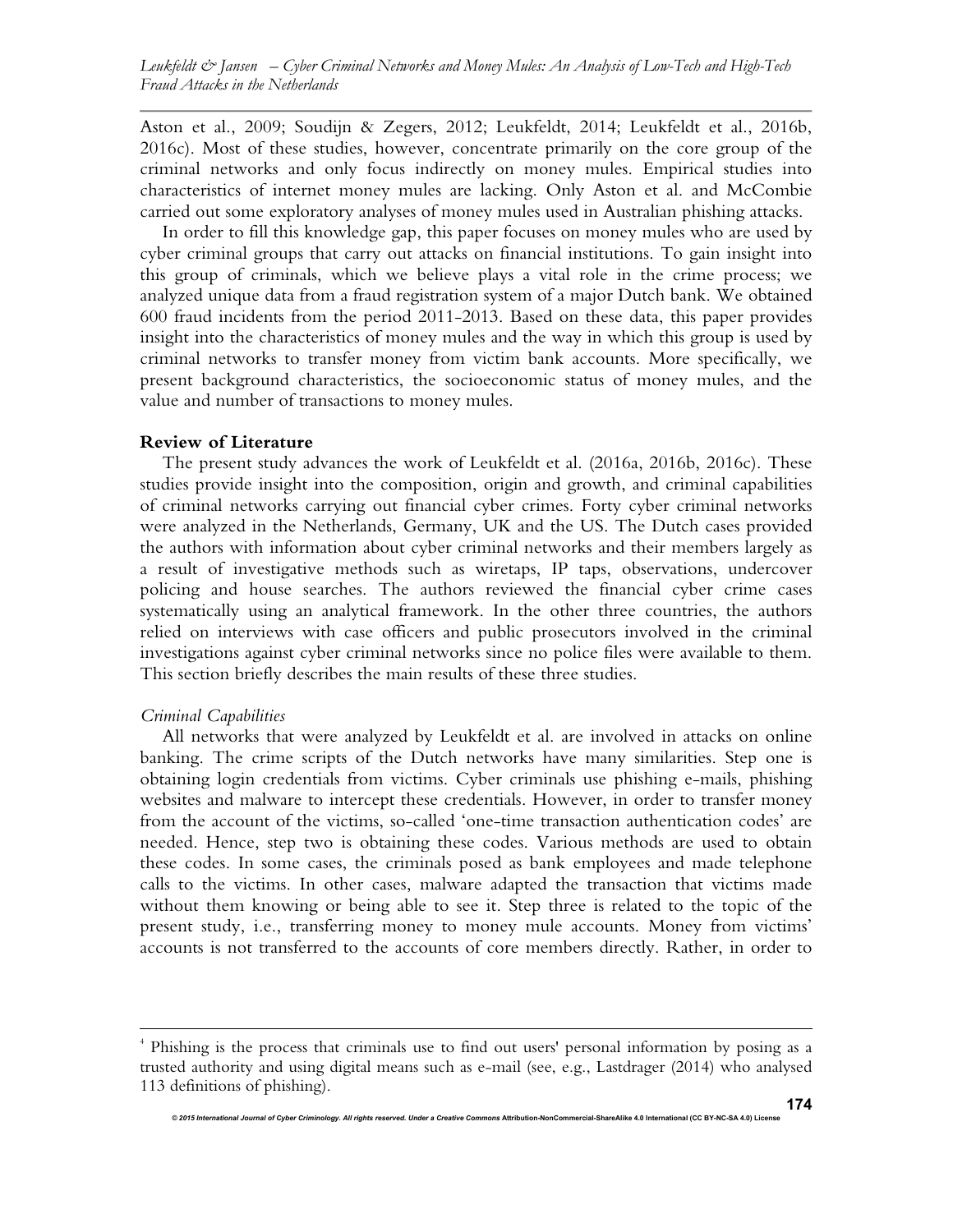

obscure the trail to the core members, money mule bank accounts are used.<sup>5</sup> Once money is transferred to the money mule account, the money is taken out in cash as fast as possible and via various links given to the core members.<sup>6</sup>

The networks from Germany, the UK and US predominantly have the same crime scripts as described above. However, there are some exceptions. Some networks, for example, attack financial institutions directly (by installing malware on their systems or by hacking databases with customer credentials), rather than the individual customer. There are also networks that buy user credentials on forums and do not need to take the first two steps of the crime script described above.

Differences regarding the crime scripts can be boiled down to the degree of technology used by the criminal networks. There are low-tech networks, keeping the use of Information Technology to a minimum. These networks use phishing e-mails and phishing websites to get login credentials. After that, criminals posing as bank employees phone the victims in order to obtain one-time security codes. On the other hand, there are high-tech networks using malware that requires no direct interaction with the victim. In one case, for example, the criminals infected a number of websites with outdated security. Once a user visited on of these websites, his or her computer became infected with malware automatically. Now the criminals have control over the victim's computer and are able to (manually or automatically) adjust or change online banking sessions.

Furthermore, the authors found that the criminal activities of the networks are not always restricted to financial cyber crimes. In more than half of the cases, members of the networks also perform other criminal activities. Although these secondary criminal activities often relate to financial crimes, other activities like human trafficking or drug trafficking were also observed.

## *The Structure of Networks*

l

Within all Dutch cyber criminal networks, four hierarchical positions can be identified: core members, professional enablers, recruited enablers and money mules. Core members are those who initiate and coordinate the attacks; they are a rather fixed group and direct and manage the other members. The other positions in the network are more fluid. In the position under the core members, we find members who can provide services to the core members that are necessary to carry out attacks. Leukfeldt et al. identified two kinds of criminal service providers: professional enablers and recruited enablers. Professional enablers offer services to core members (and other criminals) on their own initiative (e.g. fake identity documents). Recruited enablers provide more straightforward services to core members, and are explicitly encouraged by them to do so (e.g. provide useful intelligence). Money mules can be found at the bottom of the hierarchical structure of the network. This group is used by core members or by enablers to interrupt the financial trail that could lead investigative authorities to the core members.

<sup>&</sup>lt;sup>5</sup> These money mules were recruited by core members or by recruiters that worked for the core members. Potential mules – often young people – were recruited at schools or sport clubs, or on street corners. Some money mules state that everybody in their neighbourhood knew that you could make money fast by giving your debit card and security code to members of the criminal network.

<sup>6</sup> Although there are some networks experimenting with other ways of cashing their money, for example by buying Bitcoins, all networks in the analysis predominantly used money mules.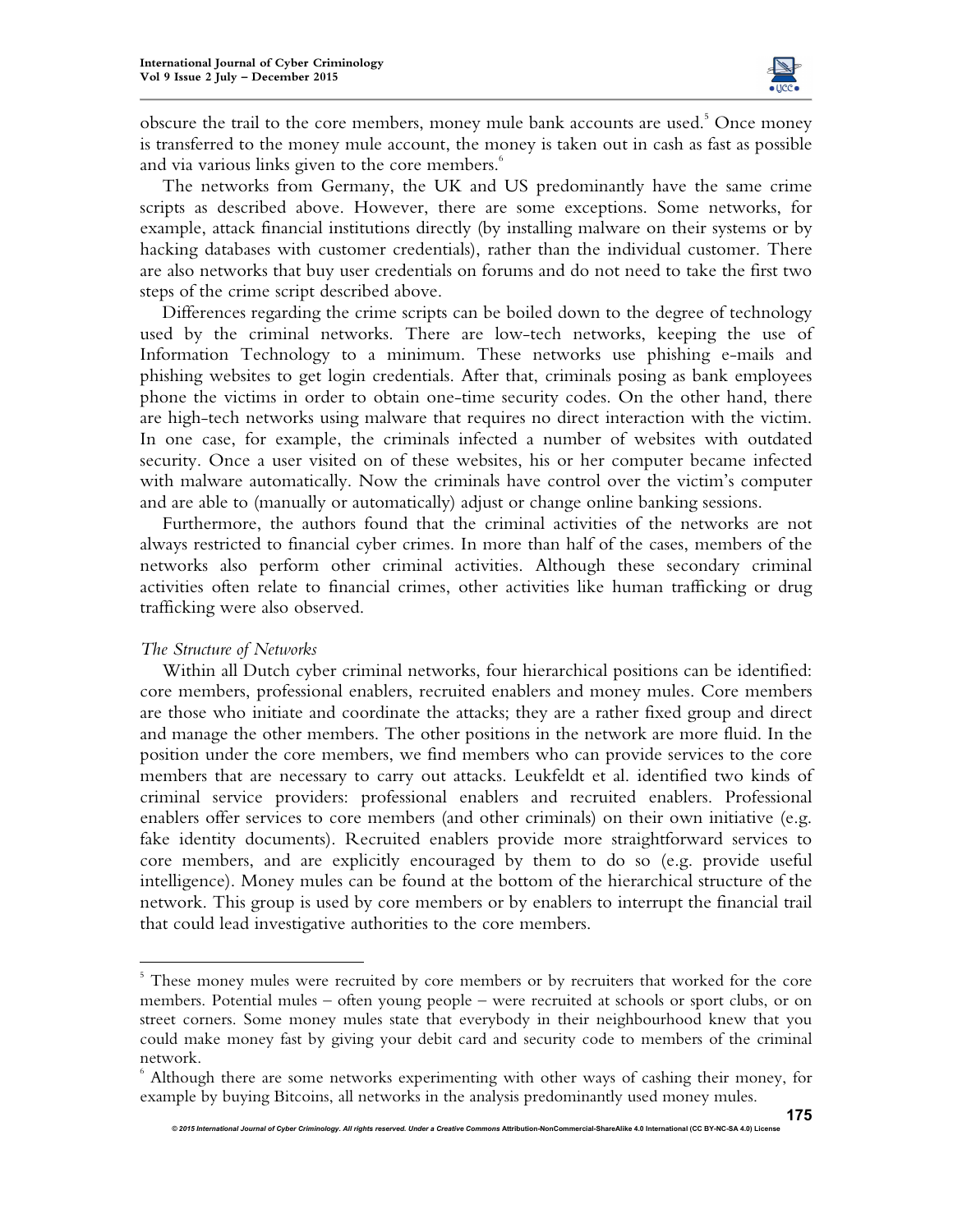Unlike the Dutch cyber criminal networks, the structure of the networks analyzed in the other three countries seems more diverse, occasionally lacking core members, enablers or money mules. Sometimes core members execute all parts of the crime script themselves. They simply purchase the required services or information on a forum or through reliable partners. Although they are still dependent on others, they only need a limited number of enablers in order to carry out the crime scripts. An interesting finding from the studies conducted by Leukfeldt et al. is that no exceptional technical knowledge is required by criminals to execute low-tech or high-tech attacks. Their analysis shows that only one person with such expertise, who could be a core member or enabler, is needed to execute these cyber attacks.

#### *Origin and Growth of Networks*

In most cyber criminal networks, social ties seem to play an important role in the origin and growth of these networks. A majority of networks have emerged and grown because core members know each other from the (offline) criminal underworld. Both types of enablers and money mules are often recruited through social networks as well. However, forums also play a significant role in some networks, for instance for finding suitable partners in other countries. Furthermore, forums are a means for buying and selling criminal services and information. Numerous networks that are primarily based on social ties use forums to acquire specific knowledge or to buy tools. Moreover, Leukfeldt et al. demonstrate that core members with access to a forum can relatively quickly increase the criminal capabilities of their network compared to core members who do not have access. In sum, social contacts as well as forum access are used to expand criminal networks.

## *Money Mules used in Low-Tech and High-Tech Fraud Attacks*

The analyses presented in Leukfeldt et al. (2016a, 2016b, 2016c) show that there are different types of origin and growth processes and that the criminal capabilities of networks are linked to these processes. These differences are illustrated by the cases studies of Soudijn and Zegers (2012) and Leukfeldt (2014). These case studies describe criminal networks engaged in intercepting login codes and transaction authentication codes of people using online banking systems. The crime script of the groups showed many similarities: the formation of a criminal group, capturing login details from victims, transferring funds to money mules' accounts and cashing money from these accounts to interrupt the digital money trail. There are, however, important differences between the identified groups. The main difference can be reduced to the degree of technology use. The first group carried out high-tech attacks, consisted of members from different countries who used online forums to meet and communicate, carried out attacks in multiple countries and recruited money mules using spam messages. The second group consisted of people living in the Netherlands who carried out low-tech attacks, who had meetings in the streets of Amsterdam, only attacked people within their own country, and recruited money mules through existing social networks in large cities in the Netherlands.

Differences between the networks can be explained based on the social opportunity structure perspective. According to this perspective, criminal networks emerge and grow on the basis of existing social networks and contacts (Kleemans & De Poot, 2008). In order to expand beyond this initial social network, contacts with outsiders have to be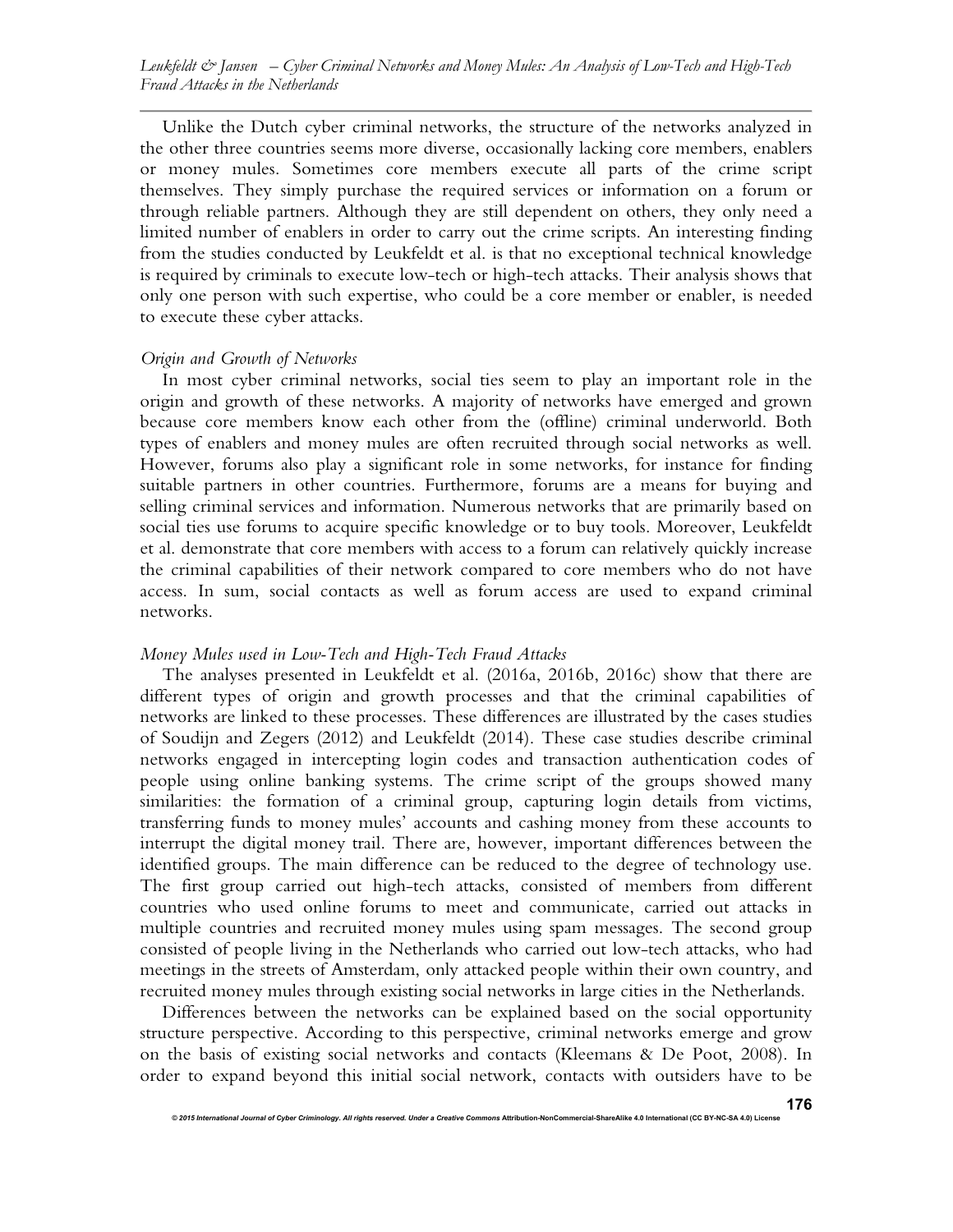

made. This explains why some groups continue growing to become international specialists while others do not go beyond operating on a local level (see for example, Kleemans et al., 2002; Van de Bunt & Kleemans, 2007; Kruisbergen et al., 2012). The case studies of Soudijn and Zegers (2012) and Leukfeldt (2014) show that this distinction also holds for cyber criminal networks: low-tech local groups versus high-tech international specialists. Differences between these groups may also be reflected by the type of money mules that are used and the way in which these money mules are used. A group of international specialists that operate entirely online will have to recruit their money mules in a different way than local groups. The group in the Soudijn and Zegers case, for example, recruited unemployed people in another country using emails with job offers while the group in the Leukfeldt case used existing local social networks to recruit youngsters at schools and sports clubs. Because differences in the case studies could be reduced to the degree of technology use, we divide the money mules into two groups: money mules used in low-tech and high-tech attacks. Therefore, this paper provides insight into the characteristics of money mules and the way in which they are used by cyber criminal networks that carry out low-tech attacks and high-tech attacks.

## **Data and Methods**

Data from the fraud registration database of a Dutch bank were used to gain insight in to money mule characteristics and the way in which this group is used by criminal networks to transfer money. This registration system contains information about online banking fraud and attempted fraud.

Attacks in the low-tech category (i.e., phishing) are attacks in which criminals limit their use of technology to sending e-mails and using fake bank websites to steal user credentials. In most of these cases, criminals also made telephone calls to bank customers to obtain these credentials. High-tech attacks (i.e., malware) are attacks in which the device (computer, mobile phone) that victims use to access their online bank accounts is infected with malicious software. Once the device is infected, criminals have control over this device. Criminals can then manipulate online banking sessions in an automated way.

In total, 600 fraud incidents were analyzed. Each incident is a fraud attack on one victim. A bank employee records each attack. The employee might have discovered the fraudulent transaction himself through the bank's fraud detection or via a customer who has noticed strange transfers from his or her account and contacts the bank's fraud desk. The employee then tries to find out what has happened and records his findings in the database. A record contains, for example, information about the way the attack was carried out, damages, accounts to which money is transferred to and relevant documents like victim statements and police reports. Cases were selected using the search field of the fraud database. The key words 'phishing' and 'malware' were used to retrieve the right cases. The researchers ruled out any false positives by manually checking whether or not the case was actually a phishing or malware case.

During April and May of 2014, we had access to a fraud registration database. We had access to all the recorded data from 2011, 2012 and 2013. Each year, hundreds of incidents are registered. Therefore, we opted for a representative sample. Our aim was to analyze 100 low-tech incidents and 100 high-tech incidents per year. Based on the total number of cases per year, a calculation was made to determine which cases should be selected. For example, if year x yielded 900 hits, every  $9<sup>th</sup>$  case was selected. If the case chosen initially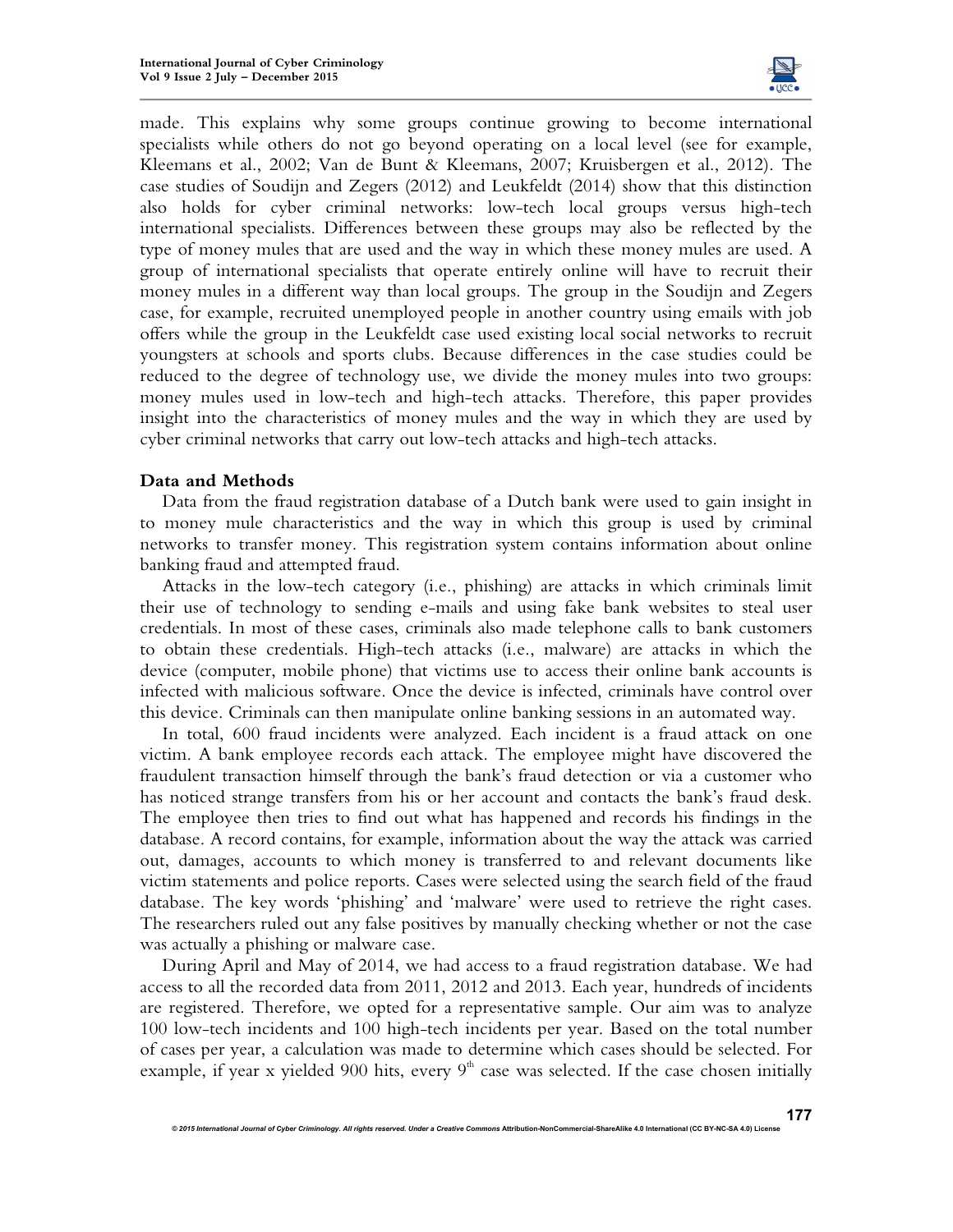was incorrect, e.g., not an online banking attack, the following case was selected. This also applies to cases that did not include any information.

The database contained information about the type of incident (low-tech or hightech), characteristics of the transaction (damages, number of money mules, number and amount of transactions to money mules), background characteristics of money mules (gender, age, postal code, nationality), and type of money mule accounts (business or private). The data for each incident were exported to a Microsoft Excel work file. Thereafter, the socioeconomic status of the neighborhood that money mules live in was added. The socioeconomic status could be linked to the postal codes. The socioeconomic status are calculated by The Netherlands Institute for Social Research and are derived from the characteristics of the people who live there, namely the average income, the percentage of people with a low income, the percentage of people with a low level of education and the unemployment rate. The scores reflect the situation in 2010; more recent scores were not available. This resulted in a database with information of 600 fraud incidents. We used SPSS (a software package used for statistical analysis) to find out differences between money mules used in low-tech attacks (i.e., phishing) and high-tech attacks (i.e., malware).

#### **Results**

The results are based upon an analysis of 600 fraud incidents in which 1,005 fraudulent transactions were made from victim accounts to 967 money mules. However, information about transactions or background characteristics was not always available. Therefore, the total number of analyzed cases will not always add up to 600.

The following section shows the characteristics of the fraudulent transactions. The subsequent sections describe the characteristics of the money mules. In all instances, lowtech and high-tech attacks are compared with each other.

#### *Characteristics of Transactions*

Regarding the characteristics of transactions from victim accounts to money mules, each incident provided information about the total amount cyber criminals wanted to transfer, the number of money mules they used and the value of the transfers to individual money mules. Furthermore, we know whether the money was sent to money mules with a Dutch bank account or to someone outside the Netherlands. Each of these elements shows significant differences between the money mules that are used in low-tech compared to those used in high-tech attacks.

We know how many money mules were used for 579 incidents. In the other cases it was clear that criminals had access to the victims' accounts, but information about money mules was not available. A total of 1,005 transactions were made from victim accounts to the accounts of money mules. There is a significant difference  $(p \le 0.01)$  between the number of money mules that are used in low-tech compared to high-tech attacks. Table 1 shows that in high-tech attacks usually one straw man is used per victim account. In contrast, low-tech attacks use between 2 and 5 mules per victim account in more than a quarter of attacks. In nearly 9 percent of the attacks 6 or more money mules are used. We even observed incidents in which 16, 17 or 39 money mules were used to plunder a single victim account.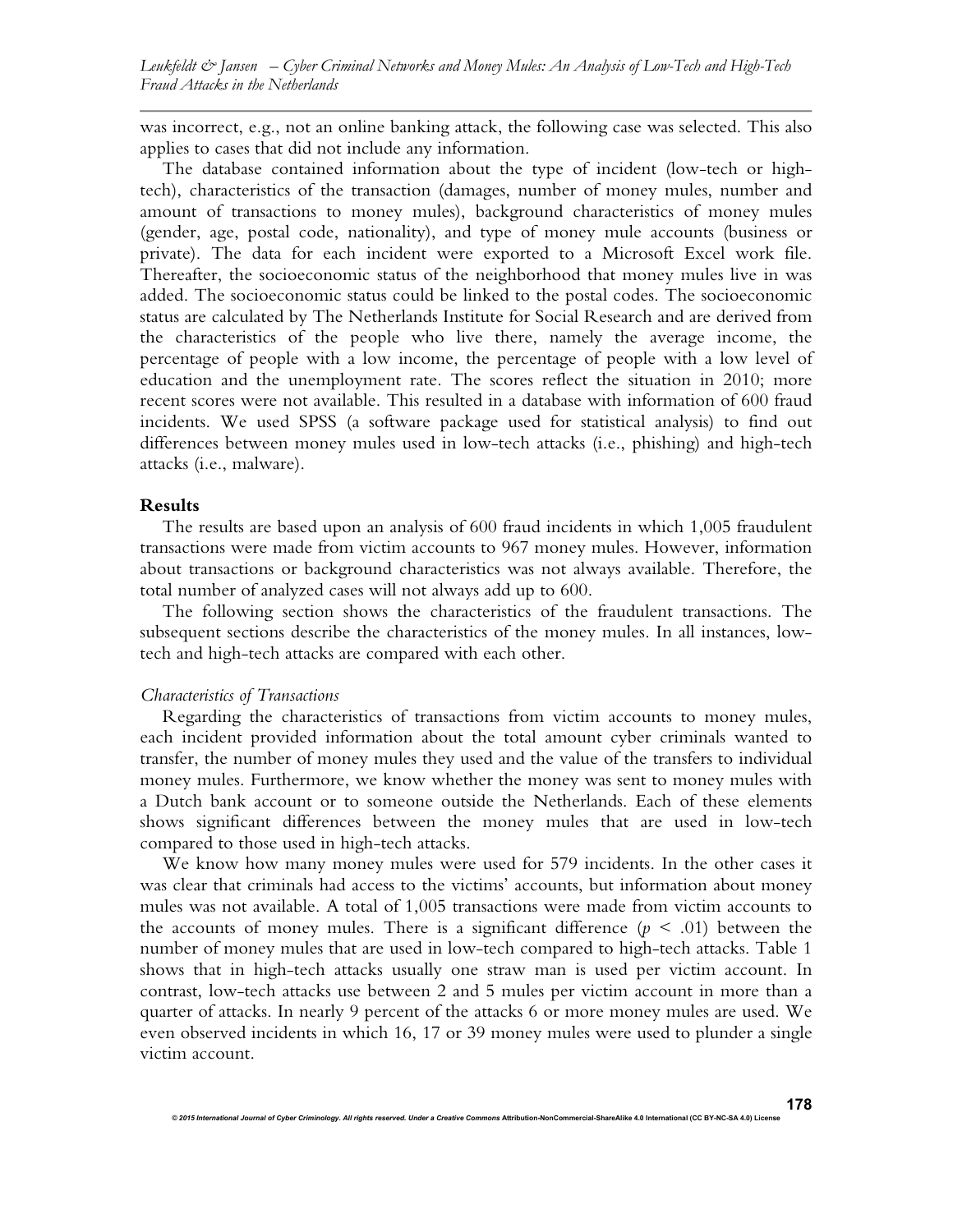

| Number  |       | Low-tech $(n=286)$ High-tech $(n=293)$ | Total $(n=579)$ |
|---------|-------|----------------------------------------|-----------------|
|         | 64.3  | 98.3                                   | 81.5            |
| $2 - 5$ | 26.9  | 1.7                                    | 14.2            |
| 6+      | 8.7   | (0,0)                                  | 4.3             |
| Total   | 100.0 | 100.0                                  | 100.0           |

| Table 1. Number of money mules per type of incident (in $\%$ ) |  |  |
|----------------------------------------------------------------|--|--|
|----------------------------------------------------------------|--|--|

*p < .01* 

More money mules are used per low-tech attack than per high-tech attack. Table 2 shows that the amount of money that criminals try to steal from online accounts of victims is also higher in low-tech attacks than in high-tech attacks  $(p \le 0.01)$ . The amount of money transferred in high-tech attacks more often falls within the lower loss categories: more than a quarter of the total loss per attack is below 1,000 euros and more than 80 percent is below 5,000 euros. Less than 10 percent fall into the category of 10,000 euros or more. In low-tech attacks nearly 30 percent fall into the highest categories. Almost 12 per cent of the attackers stole or tried to steal amounts over 25,000 euros.

| Amount            | Low-tech $(n=288)$ | High-tech $(n=291)$ | Total $(n=579)$ |
|-------------------|--------------------|---------------------|-----------------|
| $\leq 1,000$      | 13.5               | 27.1                | 20.4            |
| $1,001 - 5,000$   | 46.5               | 54.3                | 50.4            |
| $5,001 - 10,000$  | 11.8               | 10.7                | 11.2            |
| $10,001 - 25,000$ | 16.3               | 6.2                 | 11.2            |
| $\geq$ 25,001     | 11.8               | 1.7                 | 6.7             |
| Total             | 100.0              | 100.0               | 100.0           |

**Table 2. Amount of Money Transferred from Victim Account (in %)** 

*p < .01* 

In many cases we could also determine the amount of money transferred to individual money mules. Table 3 provides an overview. There is a significant difference between the amounts transferred to money mules used in low-tech and high-tech attacks  $(p \leq .01)$ . This is reflected particularly in the number of transactions below 1,000 euros in the hightech category.

We then examined whether criminals use money mules with private or business accounts. There are significant differences between money mules used in low-tech and high-tech attacks ( $p < .01$ ). Both groups primarily use money mules with private bank accounts. This percentage is highest for low-tech attacks (Table 4).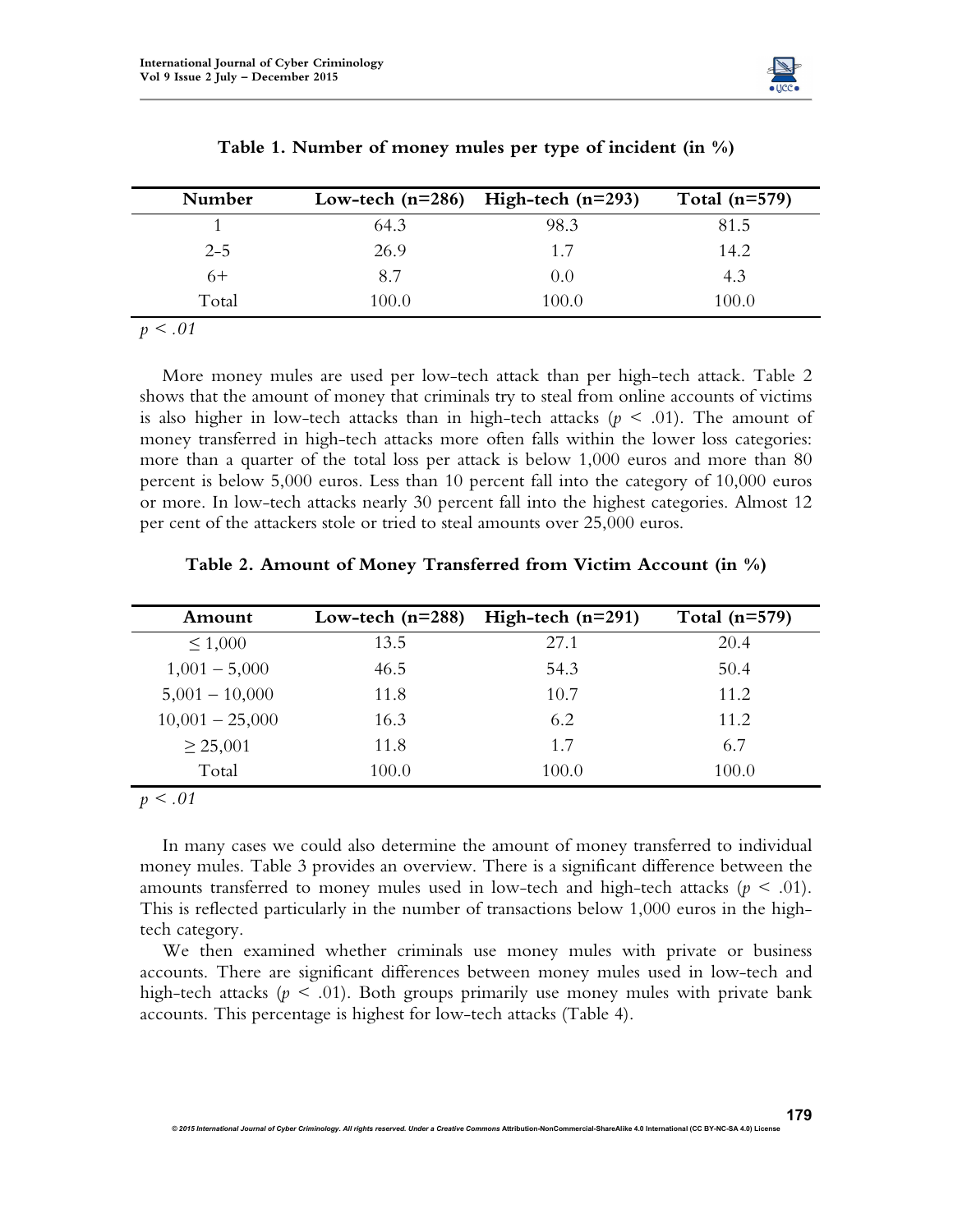| Amount           | Low-tech $(n=556)$ | High-tech $(n=216)$ | Total $(n=772)$ |
|------------------|--------------------|---------------------|-----------------|
| $\leq 1,000$     | 9.9                | 32.4                | 21.2            |
| $1,001 - 2,500$  | 37.8               | 28.7                | 32.6            |
| $2,501 - 5,000$  | 37.9               | 22.7                | 27.9            |
| $5,001 - 10,000$ | 6.8                | 9.3                 | 8.3             |
| $\geq 10,000$    | 7.6                | 6.9                 | 9.9             |
| Total            | 100.0              | 100.0               | 100.0           |

**Table 3. Amount of Money Transferred to Individual Money Mules (in %)** 

*p < .01*

**Table 4. Type of Money Mules Account (in %)** 

| Type of account |       | Low-tech $(n=582)$ High-tech $(n=176)$ Total $(n=758)$ |       |
|-----------------|-------|--------------------------------------------------------|-------|
| Private         | 82.1  | 61.4                                                   | 77.3  |
| <b>Business</b> | 179   | 38.6                                                   | 22.7  |
| Total           | 100.0 | 100.0                                                  | 100.0 |
| ___             |       |                                                        |       |

*p < .01* 

Finally, as Table 5 shows, it appears that primarily money mules with a Dutch bank account are used in low-tech attacks (nearly 90 percent), while in the majority of hightech attacks foreign accounts are used (62.5 percent). These differences are significant. In over a quarter of the high-tech attacks, criminals used Eastern European bank accounts. For both low-tech and high-tech attacks, if foreign accounts are used they are usually limited to European countries.

| Country         | Low-tech $(n=663)$ | High-tech<br>$(n=296)$ | Total $(n=959)$ |
|-----------------|--------------------|------------------------|-----------------|
| Netherlands     | 88.8               | 37.5                   | 73.0            |
| Northern Europe | 0.3                | 5.4                    | 1.9             |
| Eastern Europe  | 3.8                | 26.8                   | 11.0            |
| Southern Europe | 2.0                | 11.4                   | 5.0             |
| Western Europe  | 1.9                | 11.4                   | 4.9             |
| Central Europe  | 1.9                | 11.4                   | 4.9             |
| India           | 0.1                | 1.6                    | 0.6             |
| Total           | 100.0              | 100.0                  | 100.0           |
| $\sim$ 04       |                    |                        |                 |

**Table 5: Country of Registration of Money Mules (in %)** 

*p < .01*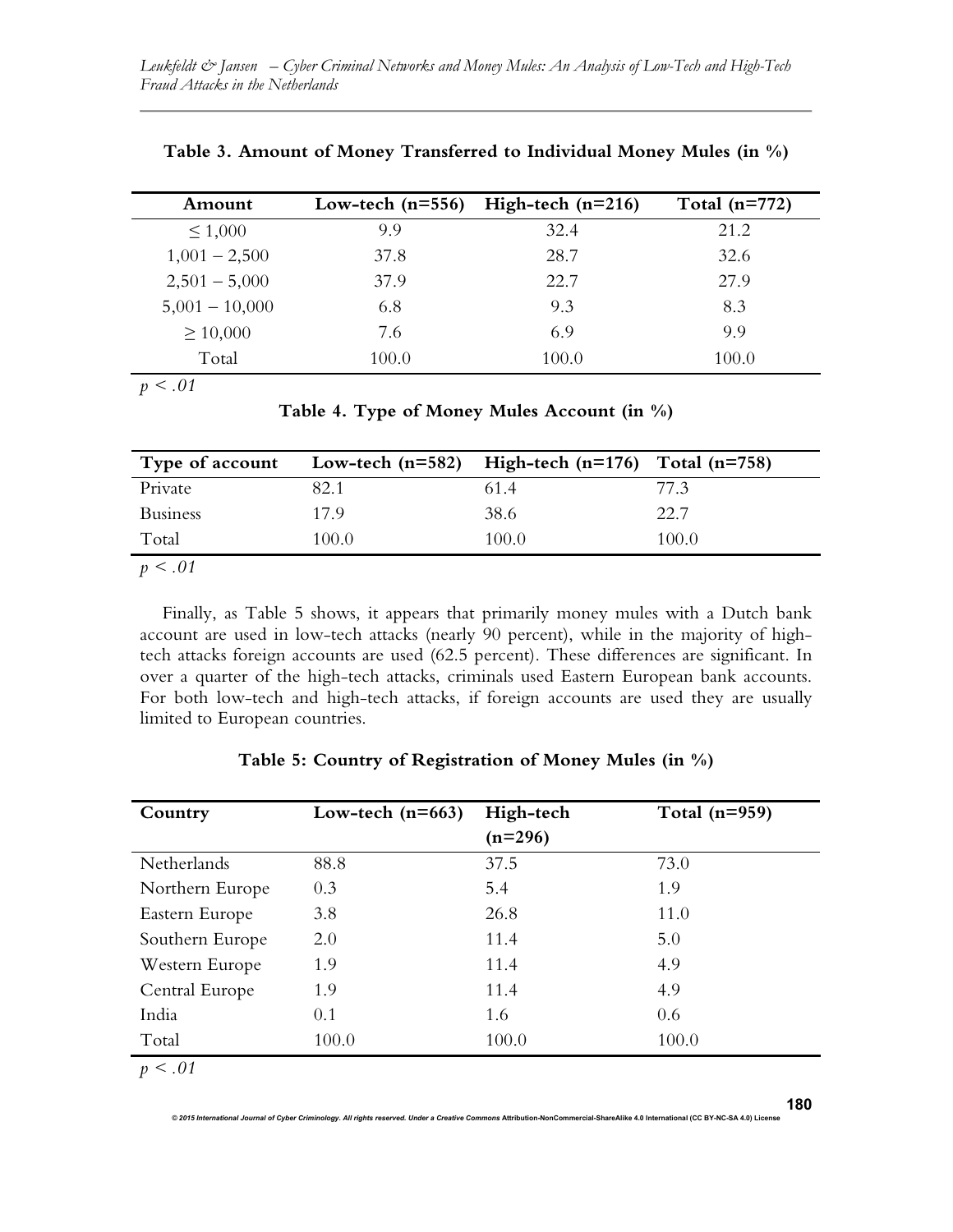

## *Money Mule Characteristics*

The fraud registration database only provides background information, such as gender, age and postal code, for money mules with Dutch bank accounts. However, background information was not available in all cases and not for all money mules. We know the gender of 336 money mules, and the age and socioeconomic status of 337. We did not find significant differences concerning age and socioeconomic status. Money mules are more likely to be male than female (63.5 percent in the low-tech attacks and 74.4 percent in high-tech attacks), which is similar to ordinary criminals.

There is a significant difference in the age of money mules that are used in low-tech and high-tech attacks ( $p \leq .01$ ). Table 6 shows, that 56 percent of the money mules in low-tech attacks are part of the lowest two age classes compared to 29 per cent of the money mules used in high-tech attacks. In this latter group, a relatively large number of money mules are between 25 and 34 years old (38 percent).

| Age             | Low-tech $(n=295)$ | High-tech $(n=42)$ | Total $(n=337)$ |
|-----------------|--------------------|--------------------|-----------------|
| $\leq$ 17 years | 14.2               | 2.4                | 12.8            |
| $18-24$ years   | 44.4               | 26.2               | 42.1            |
| $25-34$ years   | 16.3               | 38.1               | 19.0            |
| 35-44 years     | 12.9               | 16.7               | 13.4            |
| $45-54$ years   | 9.2                | 4.8                | 8.6             |
| $55-64$ years   | 1.4                | 9.5                | 2.4             |
| $\geq 65$ years | 1.7                | 2.4                | 1.8             |
| Total           | 100.0              | 100.0              | 100.0           |

#### **Table 6. Money Mules per Age Category (in %)**

*p < .01* 

## **Discussion and Conclusion**

There are significant differences between money mules that are used in low-tech compared to high-tech attacks on online banking. Differences can be observed in the background characteristics of money mules and in the transactions made to money mule accounts. The largest number of significant differences was observed in the characteristics of transactions made from victim accounts to money mules. In low-tech attacks, larger amounts are stolen than in high-tech attacks, more money mules are used per attack and the amount of money transferred to individual money mules is higher. Furthermore, money mules in low-tech attacks are more likely to have a private account and are more likely to have an account with a Dutch bank. Fewer significant differences are found in the background characteristics of money mules. Only the age distribution differs significantly. Money mules who are used in low-tech attacks are more often part of the lowest two age categories ( $\leq$  24 years), while money mules of high-tech groups are more often in the age group of 25-34 years.

We expected differences between money mules of low-tech and high-tech attacks based on research in to cyber criminal networks. Our analyses clearly show that there are indeed significant differences in the characteristics of money mules and the way they are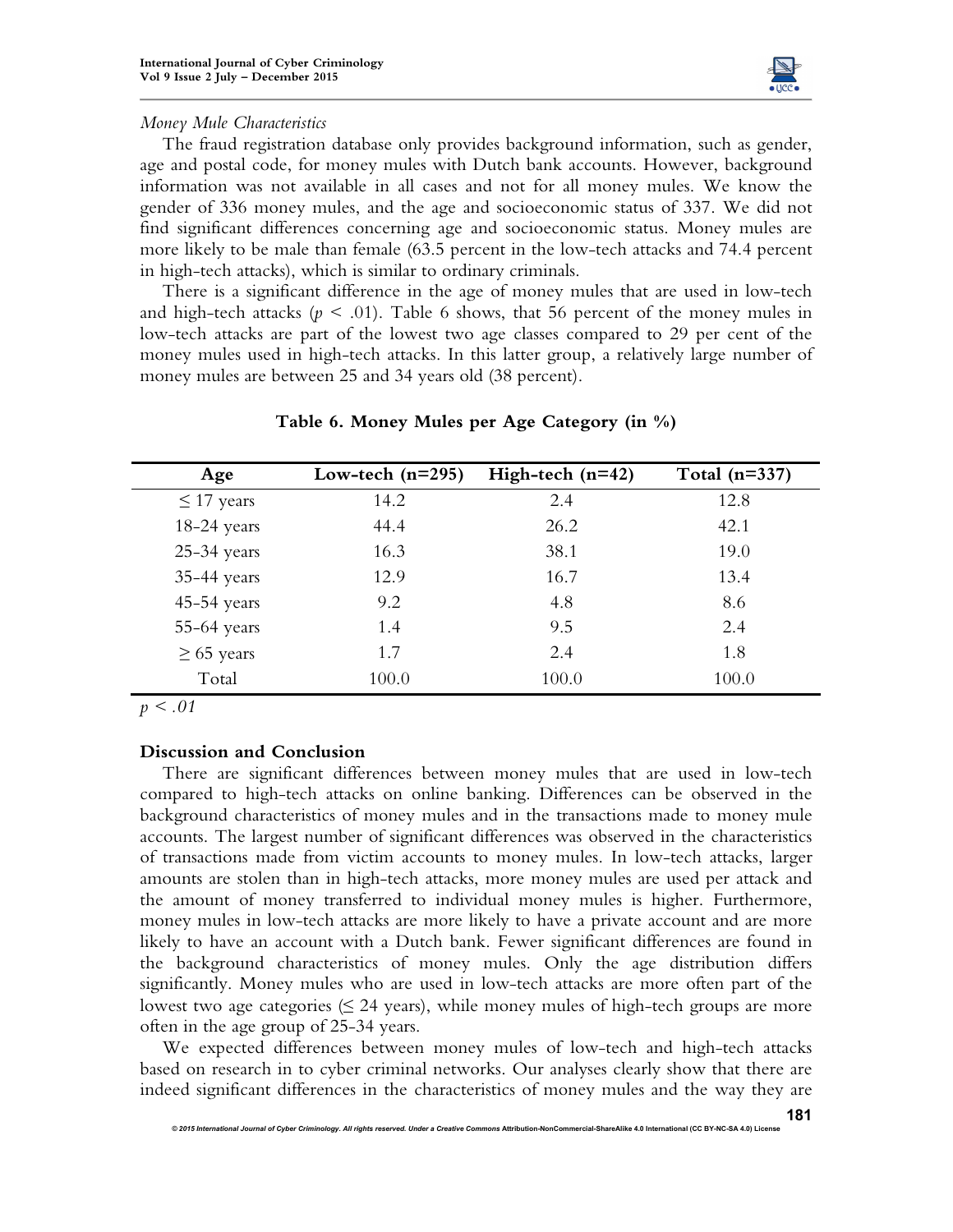deployed in the different types of attacks. The analyses show, for example, that in the lowtech cases criminals steal larger amounts of money from victims than in the high-tech attacks. One possible explanation is that low-tech attacks are performed manually and high-tech attacks can be automated.<sup>7</sup> In low-tech attacks the attackers have to perform more actions to transfer money from victim accounts. First, criminals have to gain control of online bank accounts. After that, the criminals have to transfer money manually to money mules' accounts. In many cases, the criminals have to call the victims in order to get transaction authentication codes. All things considered, it takes a relatively large effort to gain control over an account. If criminals finally control an account, it pays off to transfer as much money as possible. In high-tech attacks both the initial infection of the device used for online banking and the actual money transfers to money mules can be done in an automated way. In this case, infecting as many machines as possible pays off. Due to a large number of infections, smaller amounts of money can be transferred. Smaller transfers are less likely to be noticed by victims and by the banks' fraud detection systems. Because of the sheer size of the automated attacks, these smaller amounts still add up to large sums of money.

Furthermore, a clear difference can be observed in the type of money mules that are used in the different types of attacks. In low-tech attacks money mules are usually younger and have a private bank account at a Dutch bank. In high-tech attacks there are more money mules with a foreign bank account, there is a relatively large group of money mules in the age category 25 to 34 years old and money mules are more likely to have a business account. This is in line with our expectations based on the social opportunities structures perspective: locally rooted networks that recruit money mules through their social networks versus internationally operating networks that recruit money mules digitally. The characteristics of money mules used in low-tech attacks fits into the picture that Leukfeldt (2014) paints of local cyber criminal networks that persuade young people to give their debit card and PIN number for a small fee through existing social networks such as schools and sport clubs. On the other hand, the characteristics of money mules used in high-tech attacks fits within the image that Soudijn and Zegers (2012) draw of an international network that recruits money mules through spam and job sites. People who apply for a job via the internet will usually not fall into the lowest or highest age categories (because they are too young or too old to work).

Differences between the modus operandi of local and international networks can perhaps also explain the differences in amounts of money that are sent to individual money mules. In low-tech attacks criminals transfer larger amounts of money to money mules than in high-tech attacks. This may be due to the extent to which criminals have control of their money mules. Local low-tech networks that use money mules who are recruited through social networks have relatively tight control over these men and women: they know who they are, by whom they were recruited and which school or sports club they go to. If a money mule makes a run with the money, then it is easier for the criminal network to trace him or her. Money mules that are used by high-tech networks and were recruited by electronic means in another country are more difficult to

l

See, for example, the case studies of Soudijn and Zegers (2012) and Leukfeldt (2014) in which criminal networks are described that have a similar crime script but execute them differently due to technology use.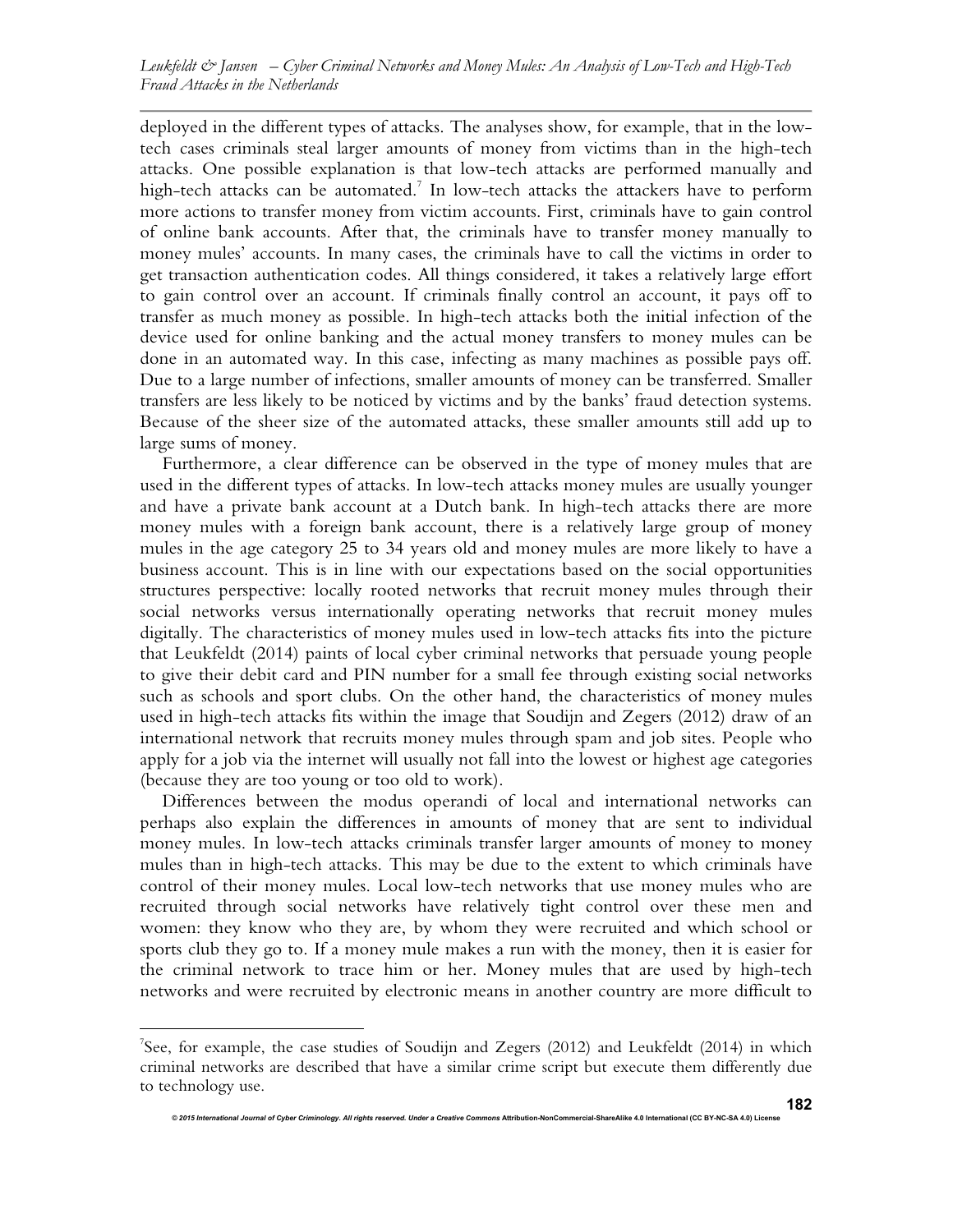

control. There has been no physical contact between the criminal group and money mules, and the geographical distance is large.

Our analyses confirmed that low-tech networks and high-tech networks not only have different criminal opportunities (e.g. degree of technology use, contacts with facilitators), but also use a different type of money mule and use them in a different way.

## **Limitations and Directions for Future Research**

One limitation of our data is that we only know what type of attack was carried out: low-tech or high tech. We assume that low-tech attacks are only carried out by low-tech networks and high-tech attacks only by high-tech networks. Unfortunately, we do not know this for sure. It is possible that one network carries out both low-tech and high-tech attacks. More research into the type of attacks networks carry out is therefore essential. Our findings, however, are relevant for law enforcement agencies to further develop investigation and prosecution strategies. If victims and money mules are from the same country and relatively large amounts of money are transferred to individual money mules, the chances are high that it is a low-tech attack by a locally rooted network. This requires a different approach by law enforcement agencies than handling an international high-tech attack.

The analyses in this paper are based on data from a Dutch bank. It is a first attempt to gain more insight into money mules that are used by cyber criminal networks. This is important because not much empirical research into this important group of offenders has been done. However, additional research is needed to enrich the current findings. This can be done by doing the same type of analyses with other banks in the Netherlands and in other countries. Perhaps the banks' specific security policies or the investigation and prosecution strategies of law enforcement agencies affect the way money mules are recruited and used.

Further research can also be done using other research methods. Obvious methods are offender interviews and analyzing police investigations. These methods can be used to obtain a more complete picture of the recruitment process. If there is more knowledge about this process, intervention methods can be developed to frustrate the recruitment of this important link in the chain of online banking fraud.

#### **References**

- Aston, M., McCombie, S., Reardon, B., & Watters, P. (2009). A Preliminary Profiling of Internet Money Mules: An Australian Perspective. Proceedings of the 2009 *Symposia and Workshops on Ubiquitous, Autonomic and Trusted Computing, IEEE* Computer Society: 482-487.
- Bunt, H. G. Van de., & Kleemans, E. R. (2007). *Georganiseerde criminaliteit in Nederland, derde rapportage op basis van de Monitor Georganiseerde Criminaliteit.* [3rd report on organized crime in the Netherlands] Den Haag: WODC.
- Choo, K. K. R. (2008). Organised crime groups in cyberspace: a typology. *Trends in Organised Crime*, *3*(11), 270-295.
- Kleemans, E. R., & De Poot, C. J. (2008). Criminal careers in organized crime and social opportunity structure. *European Journal of Criminology, 5*(1) 69-98.
- Kleemans, E. R., Berg, Van der, A. E. I. M., & Bunt, Van de, H. G. (1998). *Georganiseerde criminaliteit in Nederland. Rapportage op basis van de WODC monitor*.